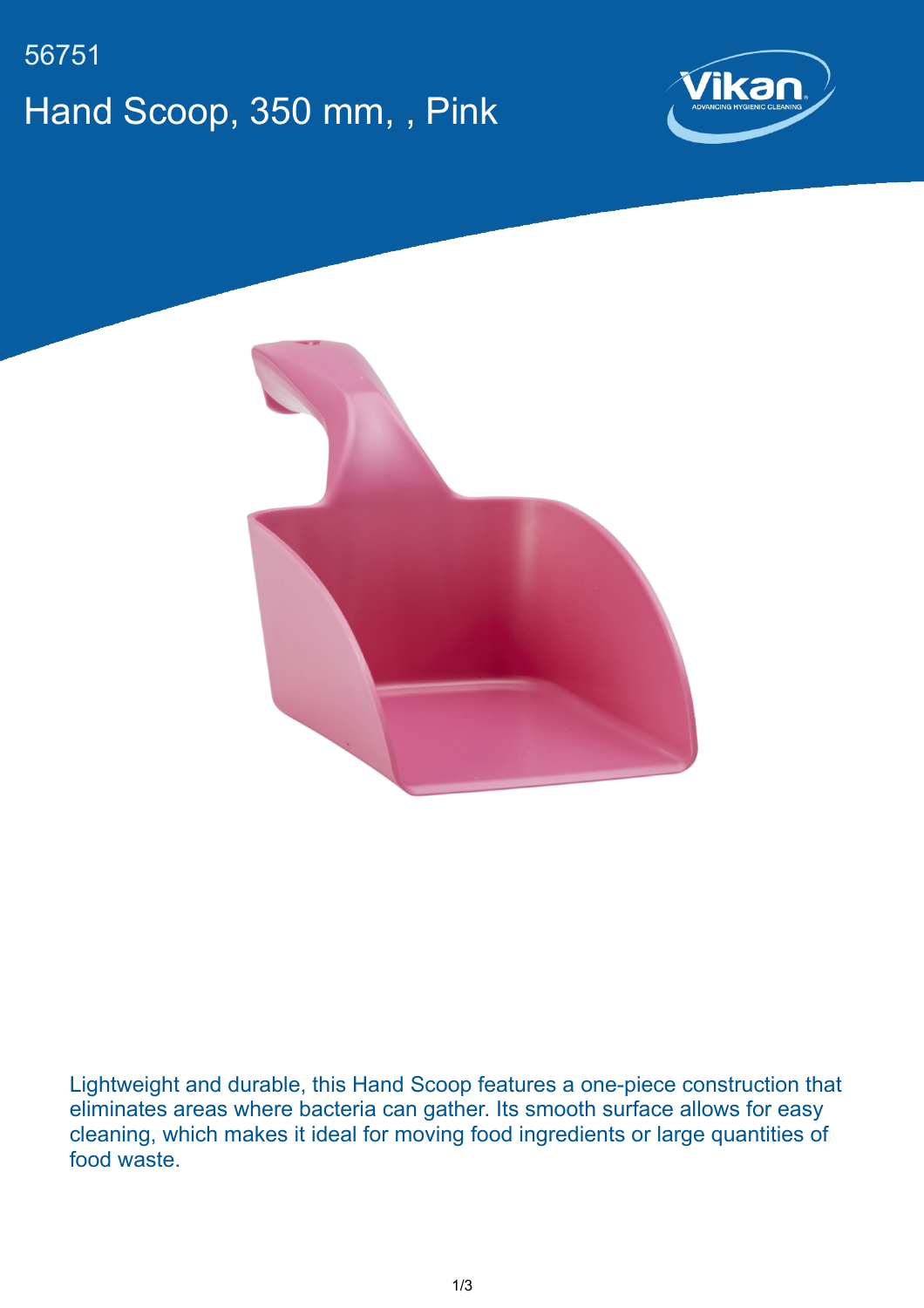## **Technical Data**

| <b>Item Number</b>                                                                        | 56751          |
|-------------------------------------------------------------------------------------------|----------------|
| <b>Content</b>                                                                            | 1 Litre        |
| <b>Content</b>                                                                            | 33.8 Fl oz     |
| <b>Material</b>                                                                           | Polypropylene  |
| Complies with (EC) 1935/2004 on food contact materials <sup>1</sup>                       | Yes            |
| Produced according to EU Regulation 2023/2006/EC of Good<br><b>Manufacturing Practice</b> | Yes            |
| <b>FDA compliant raw material (CFR 21)</b>                                                | Yes            |
| Complies with UK 2019 No. 704 on food contact materials                                   | Yes            |
| Meets the REACH Regulation (EC) No. 1907/2006                                             | Yes            |
| Use of phthalates and bisphenol A                                                         | <b>No</b>      |
| <b>Is Halal and Kosher compliant</b>                                                      | Yes            |
| <b>Box Quantity</b>                                                                       | 12 Pcs.        |
| Quantity per Pallet (80 x 120 x 200 cm)                                                   | <b>672 Pcs</b> |
| <b>Quantity Per Layer (Pallet)</b>                                                        | 48 Pcs.        |
| <b>Box Length</b>                                                                         | 580 mm         |
| <b>Box Width</b>                                                                          | 385 mm         |
| <b>Box Height</b>                                                                         | 130 mm         |
| Length                                                                                    | 350 mm         |
| <b>Width</b>                                                                              | 100 mm         |
| <b>Height</b>                                                                             | 110 mm         |
| <b>Net Weight</b>                                                                         | $0.15$ kg      |
| <b>Weight cardboard</b>                                                                   | $0.026$ kg     |
| <b>Tare total</b>                                                                         | $0.026$ kg     |
| <b>Gross Weight</b>                                                                       | $0.18$ kg      |
| <b>Cubik metre</b>                                                                        | 0.00385 M3     |
| <b>Recommended sterilisation temperature (Autoclave)</b>                                  | 121 °C         |
| <b>Max. cleaning temperature (Dishwasher)</b>                                             | 93 °C          |
| Max usage temperature (food contact)                                                      | 100 °C         |
| Max usage temperature (non food contact)                                                  | 100 °C         |
| Min. usage temperature <sup>3</sup>                                                       | $-20 °C$       |
| <b>Max. drying temperature</b>                                                            | 120 °C         |
| Min. pH-value in usage concentration                                                      | 2 pH           |
| <b>Max. pH-value in Usage Concentration</b>                                               | 10.5 pH        |
| <b>Recycling Symbol "5", Polypropylene (PP)</b>                                           | Yes            |
| <b>Gtin-13 Number</b>                                                                     | 5705020567513  |
| <b>GTIN-14 Number (Box quantity)</b>                                                      | 15705020567510 |